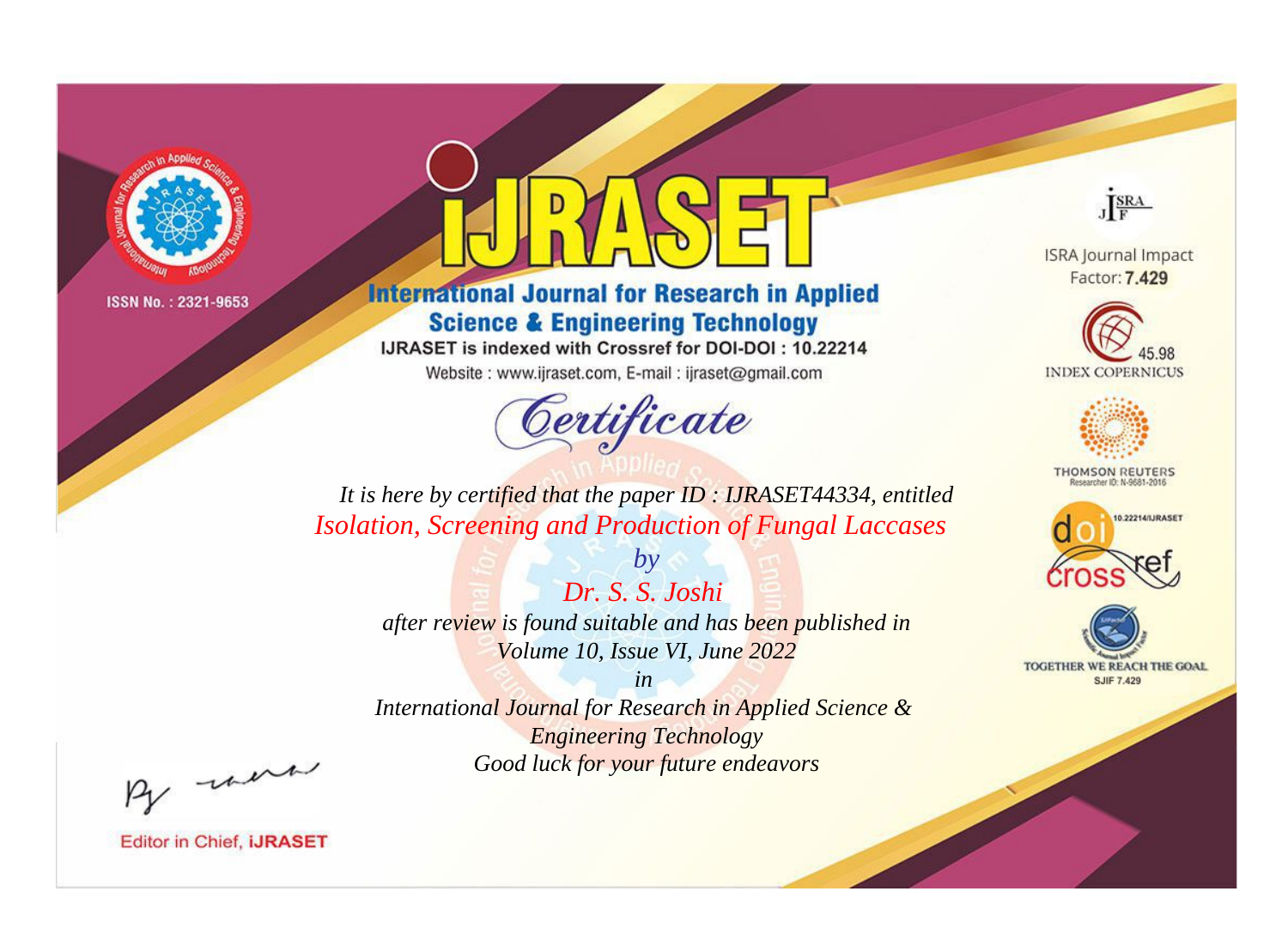

# **International Journal for Research in Applied Science & Engineering Technology**

IJRASET is indexed with Crossref for DOI-DOI: 10.22214

Website: www.ijraset.com, E-mail: ijraset@gmail.com



JERA

**ISRA Journal Impact** Factor: 7.429





**THOMSON REUTERS** 



TOGETHER WE REACH THE GOAL **SJIF 7.429** 

*It is here by certified that the paper ID : IJRASET44334, entitled Isolation, Screening and Production of Fungal Laccases*

> *Miss. J. R. Mehata after review is found suitable and has been published in Volume 10, Issue VI, June 2022*

*by*

*in* 

*International Journal for Research in Applied Science & Engineering Technology Good luck for your future endeavors*

By morn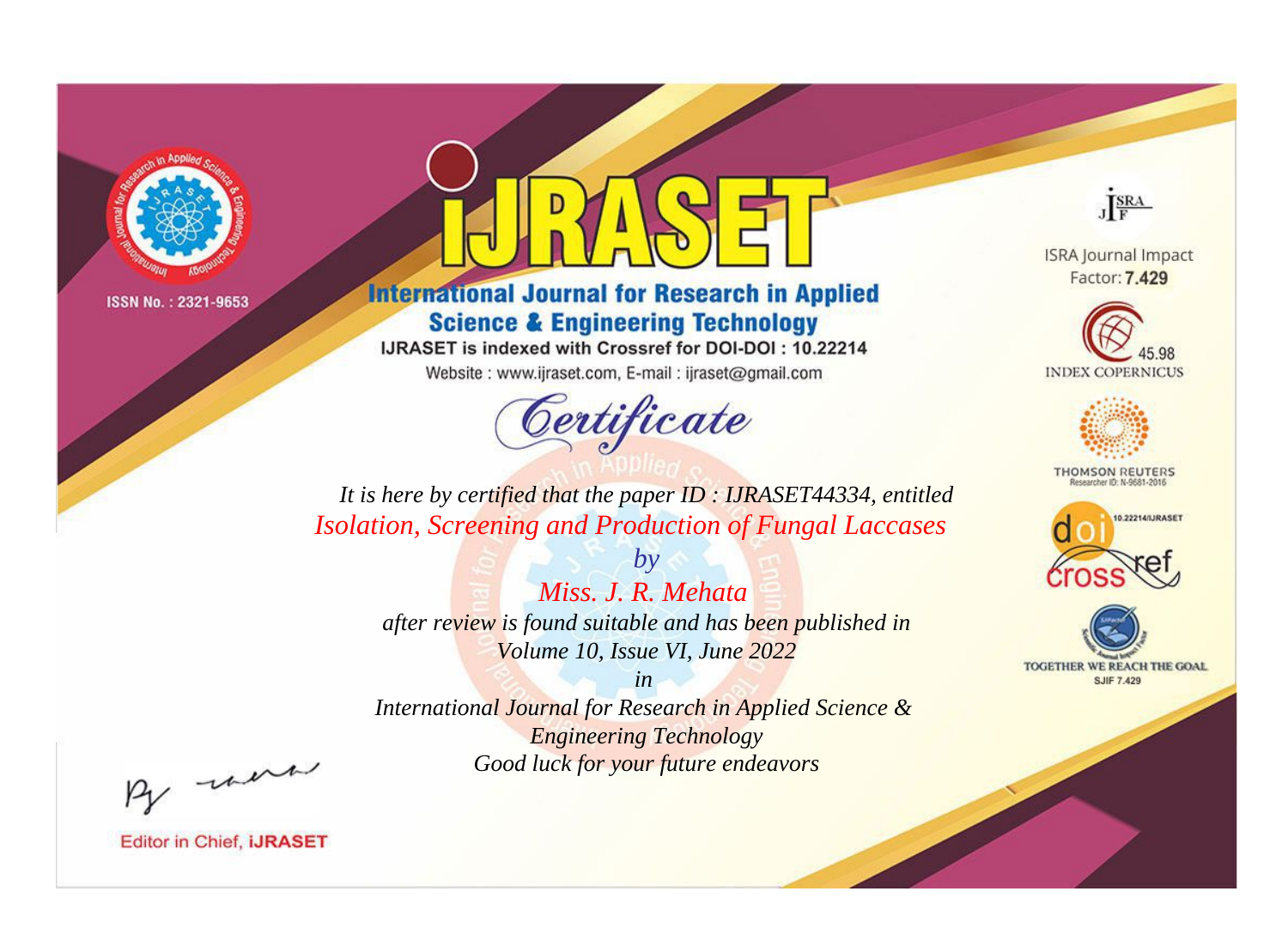

# **International Journal for Research in Applied Science & Engineering Technology**

IJRASET is indexed with Crossref for DOI-DOI: 10.22214

Website: www.ijraset.com, E-mail: ijraset@gmail.com



JERA

**ISRA Journal Impact** Factor: 7.429





**THOMSON REUTERS** 



TOGETHER WE REACH THE GOAL **SJIF 7.429** 

*It is here by certified that the paper ID : IJRASET44334, entitled Isolation, Screening and Production of Fungal Laccases*

> *Mrs. B. D. Ishi after review is found suitable and has been published in Volume 10, Issue VI, June 2022*

*by*

*in* 

*International Journal for Research in Applied Science & Engineering Technology Good luck for your future endeavors*

By morn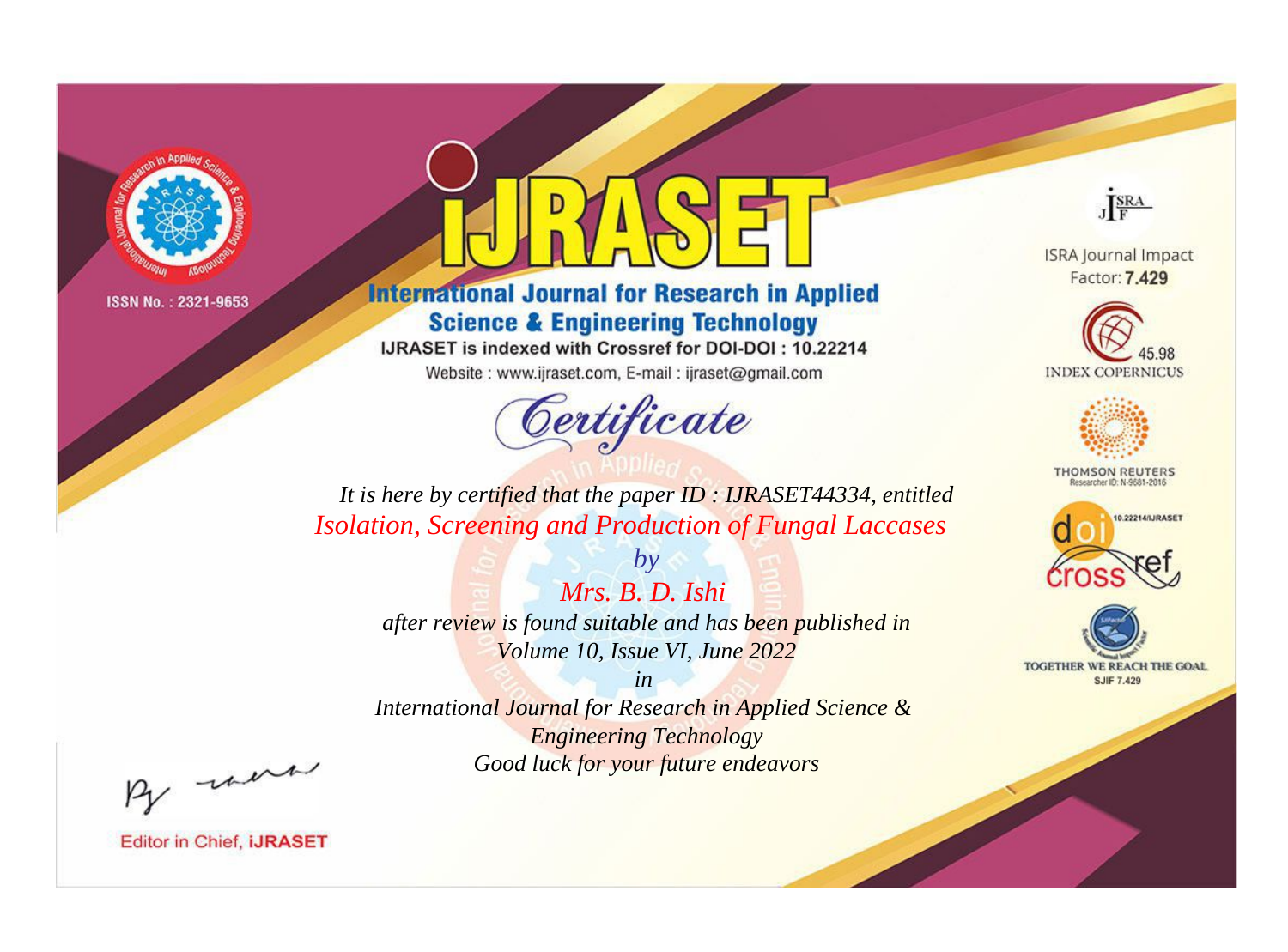

# **International Journal for Research in Applied Science & Engineering Technology**

IJRASET is indexed with Crossref for DOI-DOI: 10.22214

Website: www.ijraset.com, E-mail: ijraset@gmail.com



JERA

**ISRA Journal Impact** Factor: 7.429





**THOMSON REUTERS** 



TOGETHER WE REACH THE GOAL **SJIF 7.429** 

*It is here by certified that the paper ID : IJRASET44334, entitled Isolation, Screening and Production of Fungal Laccases*

> *Miss. H. S. Shirsath after review is found suitable and has been published in Volume 10, Issue VI, June 2022*

*by*

*in* 

*International Journal for Research in Applied Science & Engineering Technology Good luck for your future endeavors*

By morn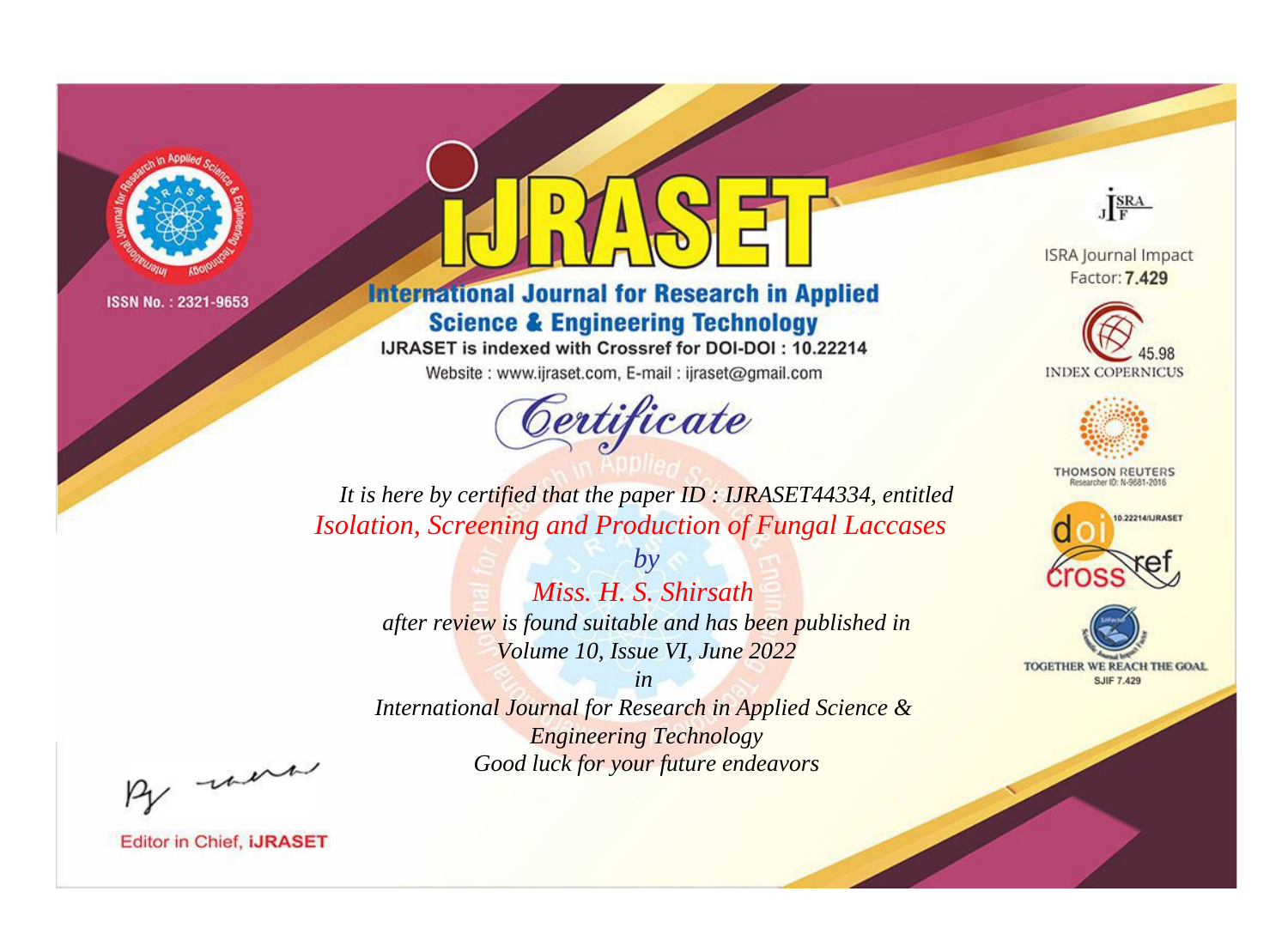

# **International Journal for Research in Applied Science & Engineering Technology**

IJRASET is indexed with Crossref for DOI-DOI: 10.22214

Website: www.ijraset.com, E-mail: ijraset@gmail.com



JERA

**ISRA Journal Impact** Factor: 7.429





**THOMSON REUTERS** 



TOGETHER WE REACH THE GOAL **SJIF 7.429** 

*It is here by certified that the paper ID : IJRASET44334, entitled Isolation, Screening and Production of Fungal Laccases*

> *Mr. R. E. Patil after review is found suitable and has been published in Volume 10, Issue VI, June 2022*

*by*

*in* 

*International Journal for Research in Applied Science & Engineering Technology Good luck for your future endeavors*

By morn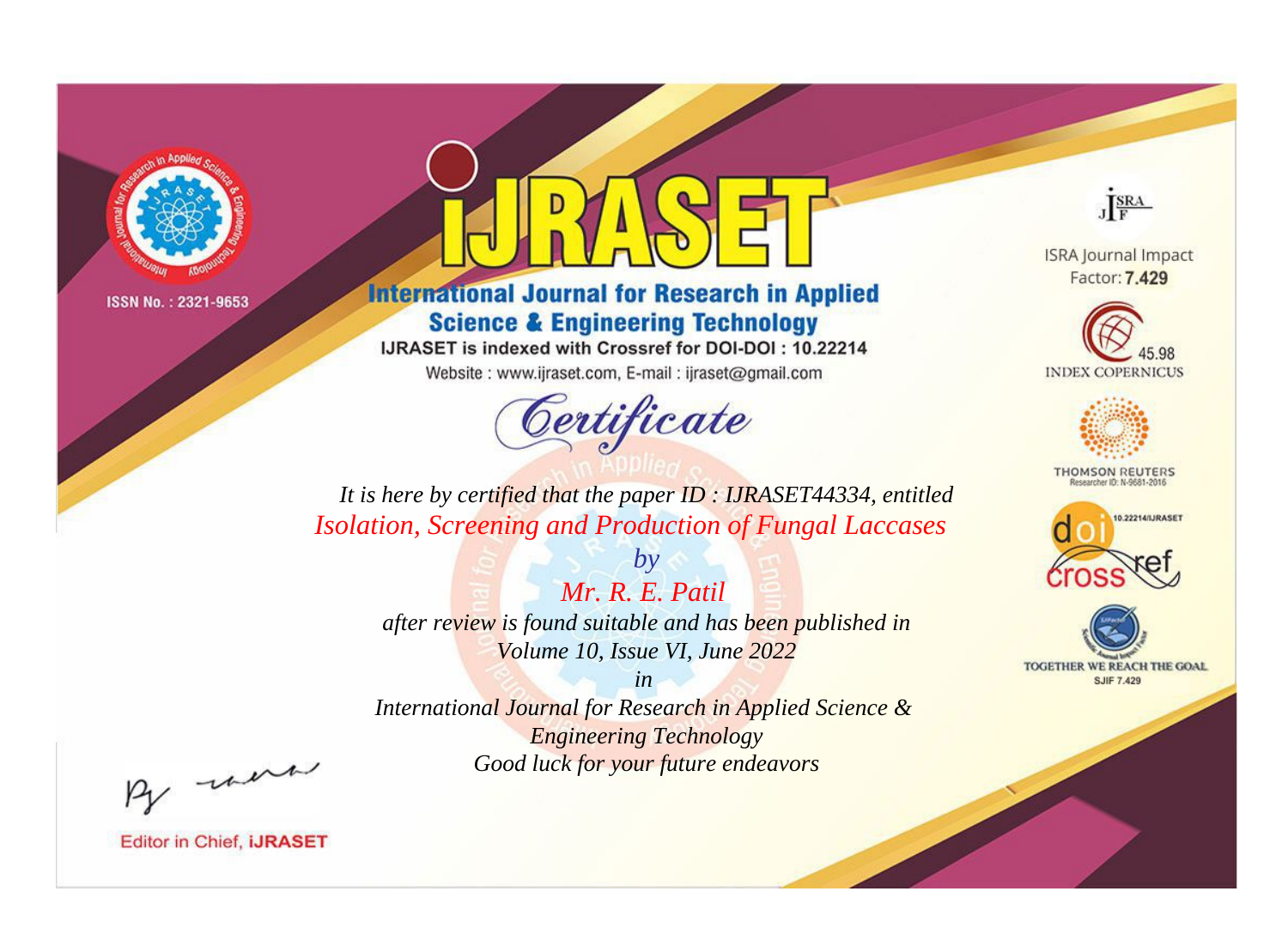

# **International Journal for Research in Applied Science & Engineering Technology**

IJRASET is indexed with Crossref for DOI-DOI: 10.22214

Website: www.ijraset.com, E-mail: ijraset@gmail.com



JERA

**ISRA Journal Impact** Factor: 7.429





**THOMSON REUTERS** 



TOGETHER WE REACH THE GOAL **SJIF 7.429** 

*It is here by certified that the paper ID : IJRASET44334, entitled Isolation, Screening and Production of Fungal Laccases*

> *Miss. D. S. Wagh after review is found suitable and has been published in Volume 10, Issue VI, June 2022*

*by*

*in* 

*International Journal for Research in Applied Science & Engineering Technology Good luck for your future endeavors*

By morn